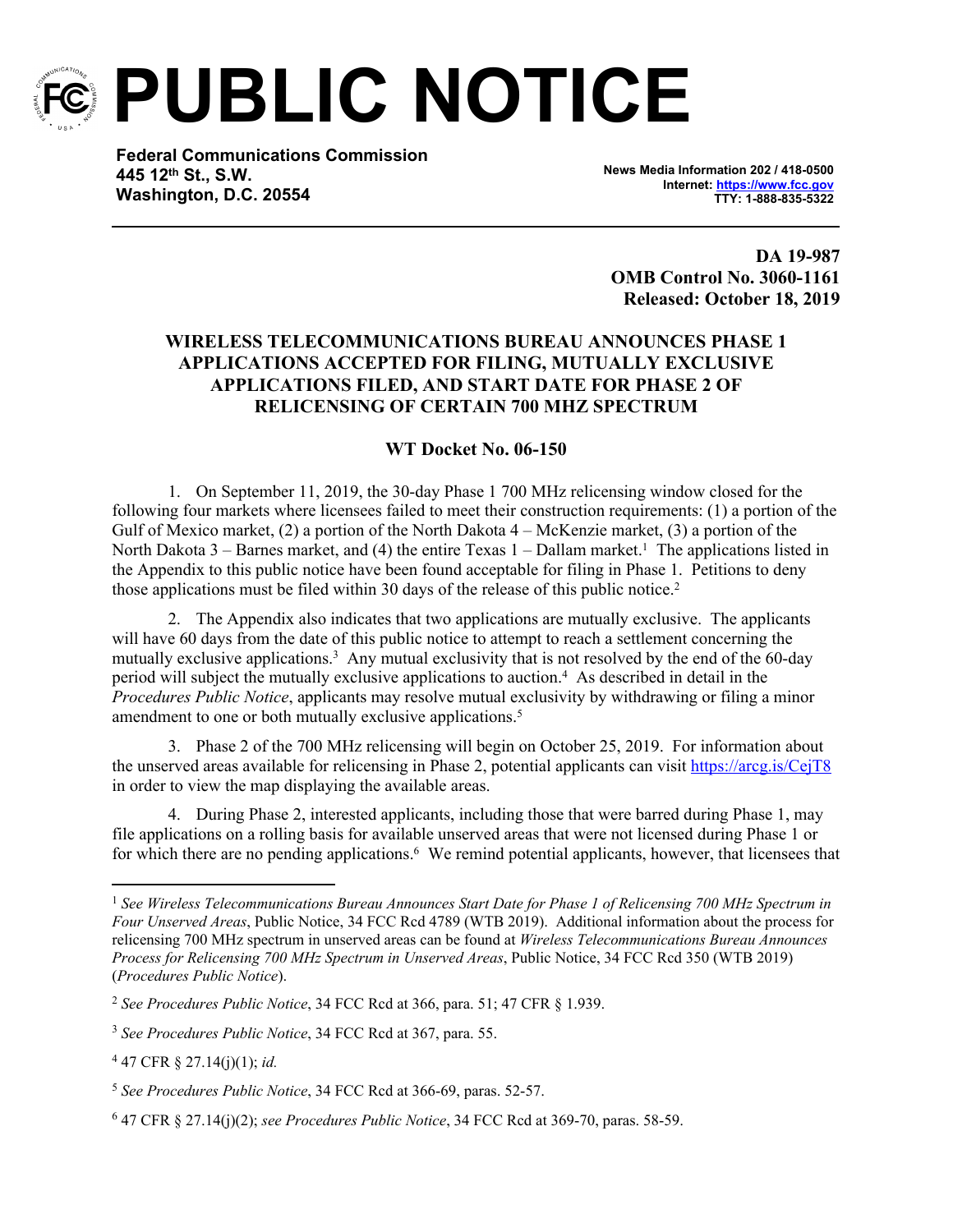have failed to satisfy the construction requirements for a relicensed area are permanently barred from applying to serve that area at any future date, including during Phase 2.<sup>7</sup> We will place each first-filed Phase 2 application deemed acceptable for filing on public notice for 30 days, during which time interested applicants may file mutually exclusive applications subject to the guidelines in the *Procedures*  Public Notice.<sup>8</sup> As Phase 2 progresses, we will update the relicensing map periodically to reflect pending applications, licenses that were issued, and areas that remain available for relicensing.

5. As noted in the *Procedures Public Notice,* we expect potential Phase 2 applicants to use due diligence to ensure that they are able to meet our coverage requirement before filing applications for the unserved areas.<sup>9</sup> Licenses acquired through this process will have one year to complete construction, provide signal coverage, and offer service over 100% of the relicensed area.<sup>10</sup> For instance, potential applicants should evaluate sites and technical requirements, e.g., site acquisition or leasing, existing infrastructure, neighboring operations, and network and backhaul needs. Applicants should apply only for those portions of the available unserved areas that accurately reflect their predicted service area based on precise engineering and projected signal propagation specific to the area. If the licensee fails to meet the construction requirement, its license will terminate automatically and it will be ineligible to apply to provide service to that area at any future date.<sup>11</sup>

6. As in Phase 1, interested applicants in Phase 2 can download the publicly available map displaying the available unserved areas at <https://arcg.is/CejT8>and follow the instructions to create the shapefile(s) to be included in their applications. Shapefiles must be zipped. Subject to the restrictions and relicensing rules described in the *Procedures Public Notice*, applicants may apply for any sized area or for whatever number of available areas they choose.<sup>12</sup> Applicants can file by logging into ULS through the License Manager, selecting "700 MHz Relicensing" in the left frame, and choosing application purpose code "New (NE)."

7. *Further Information.* Questions regarding this public notice may be directed to Melissa Conway, Attorney Advisor, Wireless Telecommunications Bureau, Mobility Division, at (202) 418-2887, [Melissa.Conway@fcc.gov](mailto:Melissa.Conway@fcc.gov), or Jeremy Reynolds, Program Analyst, Wireless Telecommunications Bureau, Mobility Division, at (202) 418-0447, Jeremy Reynolds@fcc.gov.

8. Action taken under delegated authority pursuant to Sections 0.131 and 0.331 of the Commission's rules, 47 CFR §§ 0.131, 0.331, and *Service Rules for 698-746, 747-762, and 777-792 MHz Bands et al.*, Second Report and Order, 22 FCC Rcd 15289 (2007).

By the Chief, Mobility Division, Wireless Telecommunications Bureau.

<sup>7</sup> *See Procedures Public Notice*, 34 FCC Rcd at 369-70, para. 59.

<sup>8</sup> *Id.*; *see generally Procedures Public Notice*.

<sup>9</sup> *See Procedures Public Notice*, 34 FCC Rcd at 374, para. 78.

<sup>10</sup> 47 CFR § 27.14(j)(3); *Procedures Public Notice,* 34 FCC Rcd at 371, para. 64.

<sup>11</sup> *Id.*

<sup>12</sup> *See generally Procedures Public Notice*.